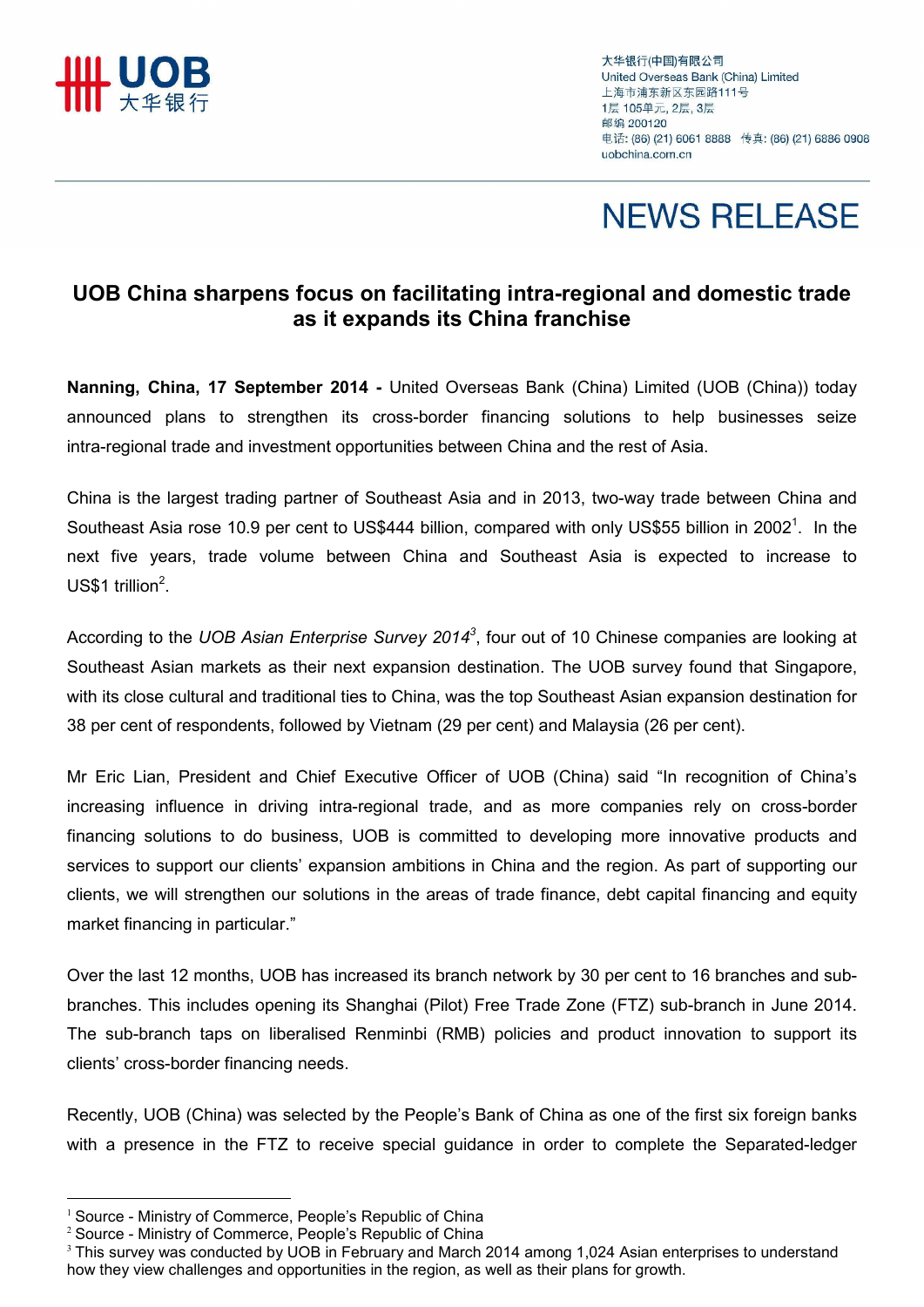

大华银行(中国)有限公司 United Overseas Bank (China) Limited 上海市浦东新区东园路111号 1层 105单元, 2层, 3层 邮编 200120 电话: (86) (21) 6061 8888 传真: (86) (21) 6886 0908 uobchina com cn

# **NEWS RELEASE**

Accounting System<sup>4</sup>. With this system, UOB clients can control and manage their cross-border cash flow and operational capital more effectively.

One such client to utilise the services of UOB's Shanghai (Pilot) FTZ sub-branch is Shanghai Guandong International Container Terminal Co., Limited (Shanghai Guandong). UOB (China) signed an offshore Renmimbi (CNH) 1.5 billion loan agreement with the company to support its business development needs.

Mr Chen Xuyuan, Chairman of the Shanghai International Port Group, the exclusive operator of the world's busiest port, the Shanghai Port, and the parent company of Shanghai Guandong said "UOB's offshore financing is in line with the country's RMB internationalisation policy and can help us reduce financing costs and diversify fund-raising resources."

Apart from cross-border financing solutions, UOB (China) is also making efforts to strengthen its capabilities to help enterprises take advantage of merger and acquisitions opportunities in Asia. It has been building up its RMB-dedicated team which will focus on providing on RMB investment and hedging solutions.

While Chinese businesses are actively "going out" of China, almost 40 per cent of Chinese enterprises surveyed as part of the UOB Asian Enterprise Survey 2014 said they have plans to expand both domestically and regionally<sup>5</sup>.

"Chinese enterprises are looking for opportunities in and outside China. With UOB's extensive regional network and local market insights, we are well positioned to help our clients to increase their own footprint in China and the rest of Asia," Mr Lian said.

This year marks the 30th anniversary of UOB's operations in China, and during the past five years the bank has achieved double-digit compound annual growth in total revenue. UOB (China) aims to continue this growth trajectory over the next five years.

-ENDS-

l.

<sup>4</sup> Separated-ledger Accounting System allows banks in FTZ to start Free Trade Account (FTA), and FTA could transfer fund freely with overseas accounts, non-residential accounts and other FTA.

<sup>5</sup> UOB Asian Enterprise Survey 2014 - China Report